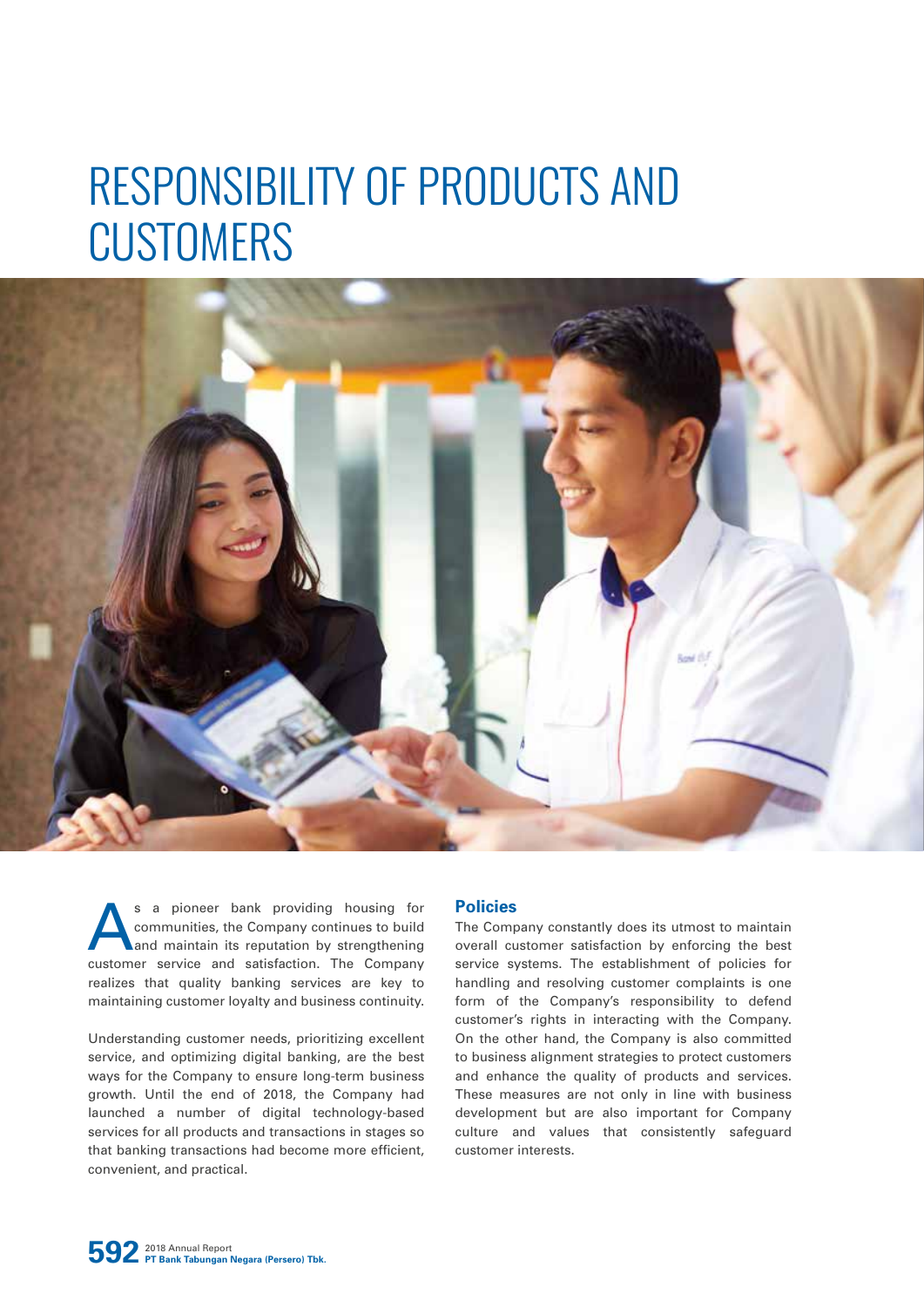

#### Business Support Good Corporate Governan **Corporate Social Responsibility** Audited Financial Statements

# **Activities Target**

The Company has set targets to enhance customers satisfaction through various programs, including customers protection, service improvements, education for customers, settlement for customers complaints, as well as CSR distributions to customers and/or its surroundings.

# **Activity and Quantitative Impact**

The distribution of CSR to customers and/or their surroundings as a form of the Company's responsibility to its customers will have a significant impact on increasing customer loyalty.

# **Customer Loyalty Enhancement**

The customer loyalty enhancement program is aimed at enhancing customer trust and loyalty through various services, facilities and needs, tailored to the customer's desires. In 2018, the Company conducted various undertakings related to this endeavor as follows:

1. TCASH-BTN Cermat Services

To develop office-free financial services conforming with financial inclusion programs (Laku Pandai), the Company and Telkomsel have collaborated to launch TCASH-BTN Cermat service products. TCASH-BTN Cermat service combines the benefits of TCASH electronic money services with meticulous BTN savings. This product is designed to facilitate the transfer or delivery of balances from BTN Cermat savings accounts to e-money TCASH Telkomsel accounts and vice versa. This partnership is also a step in supporting the synergy of SOEs. The Company continues to extend services to unbanked communities unreachable by conventional banking services due to geographical location. Under partnership between the Company and Telkomsel, it will bring about an integrated mobile financial services ecosystem, in particular National Non-Cash Movement (GNNT) Campaign acceleration.

2. Home Ownership Loans Plaza and Hotline

The Company innovates by simplifying and accelerating mortgage services in the Million Homes Campaign Accordingly, the Company has launched Plaza Home Owner and its Hotline. This

is an effort to improve customer service, and the Plaza Home Ownership and its Hotline makes it simpler for customers to obtain their preferred mortgage scheme.

3. Sponsoring the Million Houses Project, the Company Builds inexpensive Houses for Informal **Workers** 

In reaching out to non-home owners, while promoting the One Million Houses Campaign as a success, the Company has again expanded access to housing loans (KPR) for online motorcycle taxi drivers beginning last year. The aim of this program is to reach out to more non-home owners, especially low-income and informal workers. Through these strategic measures, around 27,000 GO-JEK online motorcycle taxi drivers were given the opportunities for mortgages at a low interest rate and with an affordable installment plan. In agreement with this commitment, the Company has again provided the opportunities for GO-JEK drivers in Semarang to obtain mortgages with installments of below Rp 50,000 per day.

4. Micro Home Ownership Credit Facility

The Company also offers Micro House Ownership Loan facilities for other informal workers. This home ownership scheme is a manifestation of the Company's commitment to reach out to more people to own homes, in particular, the middle to lower classes. Through this BTN Micro Home Ownership facility, informal workers can now own homes with a Rp. 75 million maximum credit limit with a 20 year tenor. BTN Micro Home Ownership Loans also offers financing schemes with advances and installments adjusted to the financial capabilities of workers. This measure is in agreement with financial inclusion putting more Indonesians in reach of banking services.

# **Access to Product Information**

The Company provides information access for its banking products and services, which is available through its website http://btn.co.id. Moreover, the Company has established and operated systems and procedures to ensure that all products and services information are in accordance with Bank Indonesia regulations.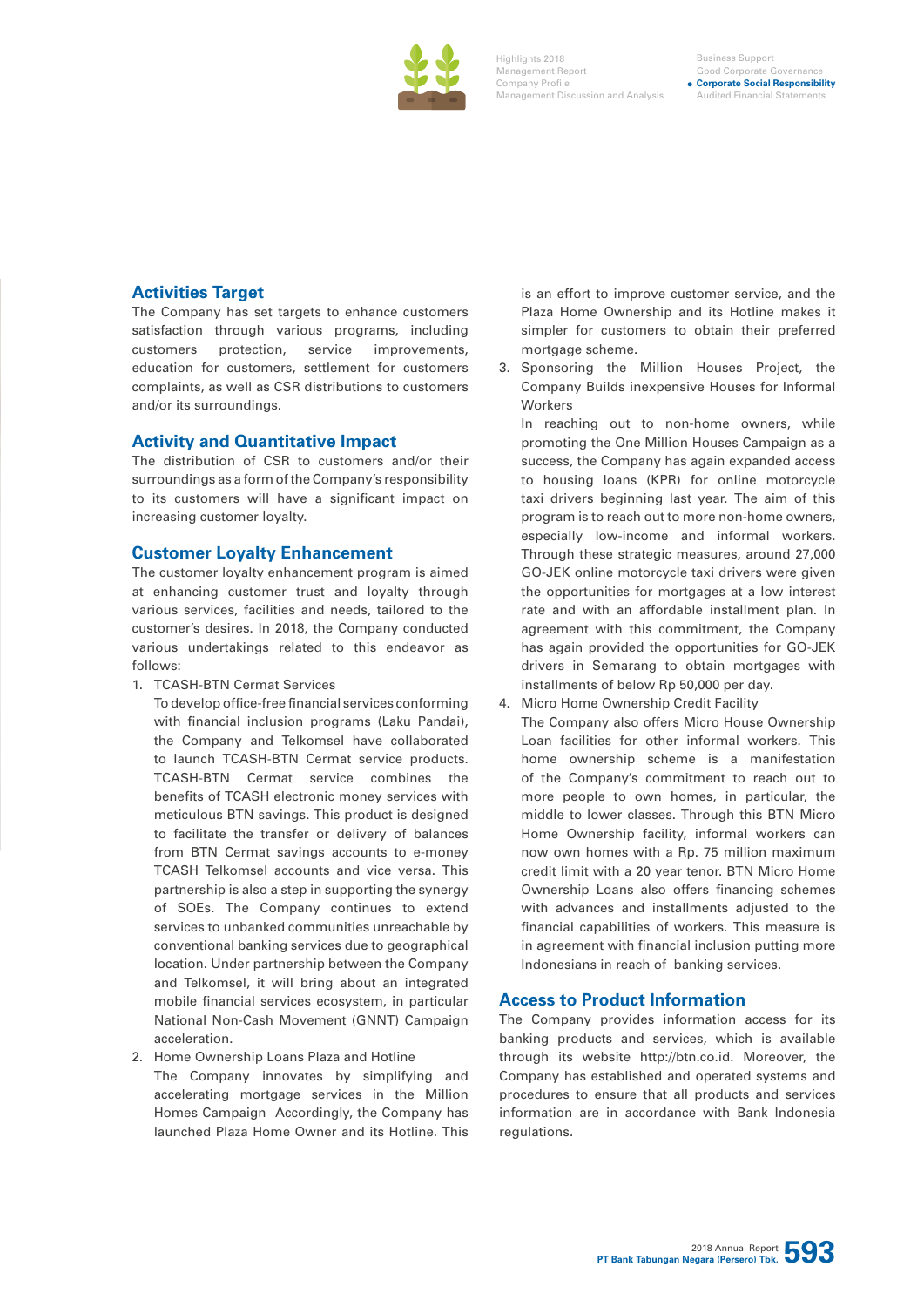Banking Product Information Transparency and Use of Customer's Personal Data include:

- 1. Providing complete and clear written information in the Indonesian language concerning the characteristics of each Bank Product
- 2. Delivering information to Customers both in writing and verbally
- 3. Delivering no misleading and/or unethical information
- 4. Delivering information on the characteristics of the Bank's products including, product name, product type, benefits and risks inherent in the product, requirements and procedures for using Bank products, costs attached to the product, calculation of interest or profit sharing and profit margins, the period of validity of the product and the issuer / originator of the product.
- 5. Delivering information about the product guarantee program related to Bank products and raising funds.
- 6. Informing customers of any changes, additions and or deductions on the characteristics of the Company's products.
- 7. Including information on the characteristics of bank products whose location and/or shape are clearly visible and/or legible and/or easy to understand.
- 8. Providing bank product characteristics information services that can be accessed easily by the public and publishing them through the Company's website www.btn.co.id which is easily accessible to the general public.

#### **Customer Education Program**

The Company has executed financial literacy and other financial education programs every year. This is in accord with the directive of the Financial Services Authority (FSA) regarding the Indonesian national financial literacy blueprint program as well as Financial Services Authority Regulation No.76/POJK.07/2016 concerning enhancing financial literacy and inclusion in the financial services sector for consumers and/or the public.

In 2018, the Company organized educational campaigns for customers through digital solution release, a banking application for smart phones other than internet banking. This application can be downloaded via the Google playstore and appstore and makes it easy for customers to make credit card/ insurance payments, money transfers and

e-commerce bill payments that are now a shopping trend, and top up digital payments such as Gopay and Grabpay.

#### **Customer Health and Safety**

The Company's commitment to customer health and safety is realized by providing decent and affordable housing while still meeting health, safety and comfort requirements according to minimum standards based on the Decree of the Minister of Settlements and Regional Infrastructure Number 403/KPTS/M/2002 concerning Technical Guidelines for the Construction of Simple Healthy Houses (Healthy Rs). The Company collaborates with housing developers and contractors to provide livable housing for the public.

With this collaboration, the Company upholds the principles of professionalism, transparency and fairness, and sustainability of customer health and safety. In addition, the Company guarantees the confidentiality of customers by maintaining the secrecy/privacy of customer data.

#### **Customer Data Confidentiality**

The Company consistently upholds the confidentiality of customer data in accordance with applicable provisions including: (1) Law No. 7 of 1992 concerning Banking; (2) Law of the Republic of Indonesia No. 10 of 1998, concerning Amendment to Law No. 7 of 1992; (3) Bank Indonesia Regulation No. 2/19/PBI/2000, concerning Requirements and Procedures for Granting Written Orders or Permits Conveying Bank Secrets Regarding Customer privacy policies.

The Company, correspondingly, has in place a special policy stated in Circular of the Board of Directors No. 40/DIR/ICTD/2016, concerning the Information Security Guidelines of PT Bank Tabungan Negara (Persero) Tbk. In this policy, the Company establishes prerequisites to ensure that all confidential and sensitive information is protected from computer viruses and is safeguarded from information leaks and damages. Various attempts made by the Company to safeguard customer data include installing all approved software and updating it regularly, organizing IT security training for IT users, implementing management/standardization of passwords to ensure authorized access only to protected information.

**594** 2018 Annual Report **PT Bank Tabungan Negara (Persero) Tbk.**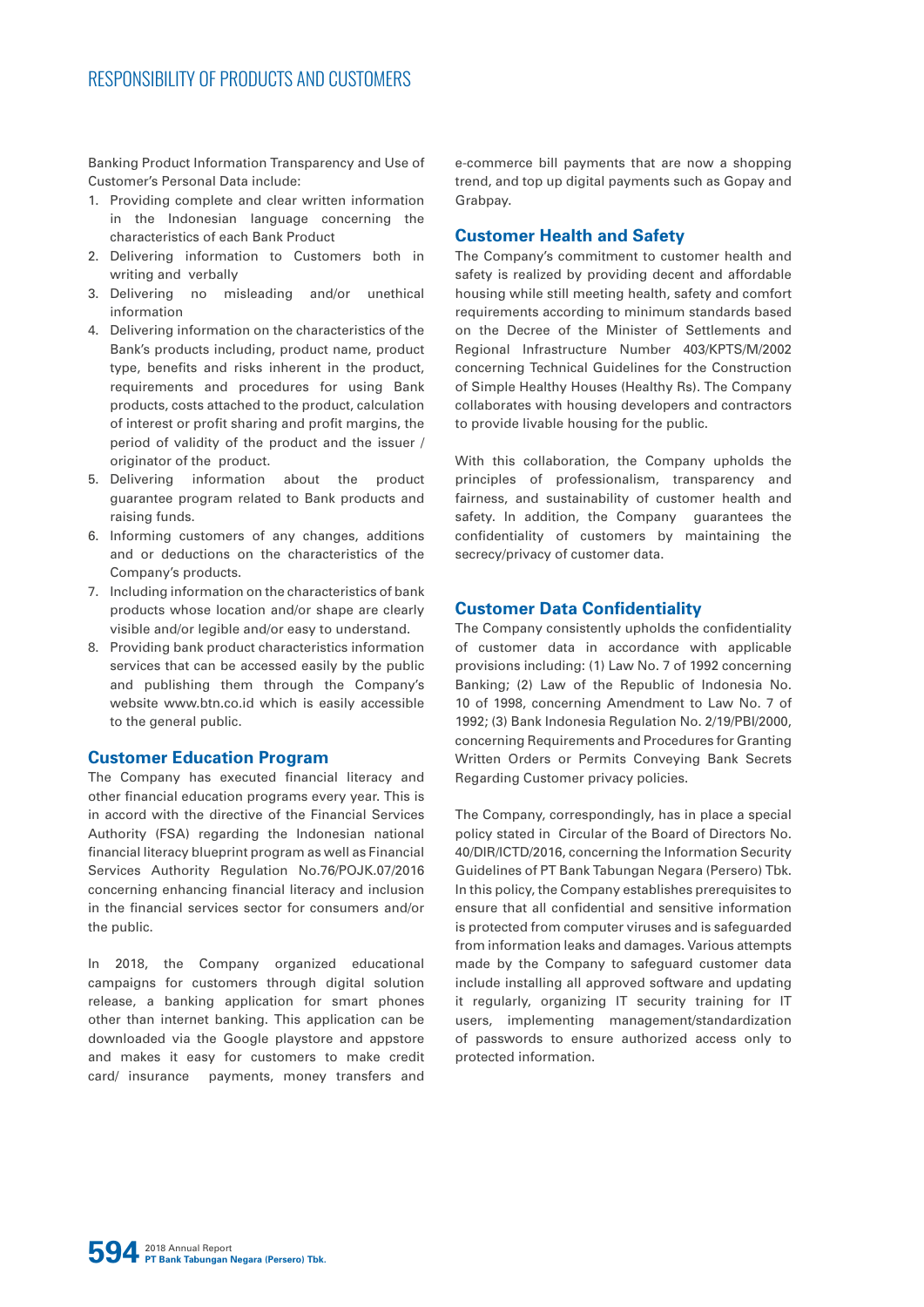

Highlights 2018 Management Report Company Profile Management Discussion and Analysis

Business Support Good Corporate Governan **Corporate Social Responsibility** Audited Financial Statements



In 2018, the Company did not receive any complaints from customers regarding leaks of personal data, loss of data or breach of customer confidentiality. The Company also did not experience loss of customer data nor receive complaints from external parties or regulators.

# **Customer Deposit Insurance Protection**

One of the keys to business continuity in the banking industry is safeguarding the trust of customers and all other stakeholders. Internally, the Company is committed to harmonizing business strategies with efforts to protect customers and improve the quality of products and services. Trust is nurtured with the presence of legal certainty, Bank supervision and guarantees of customer deposits. As stipulated in Law No. 24 of 2004 concerning the Deposit Insurance Corporation (Lembaga Penjamin Simpanan/LPS), the Company guarantees customers deposits through the Deposit Insurance Corporation.

#### **Customer Complaint Mechanism**

In 2018, the Company made various efforts that were able to meet customer expectations in accordance with the customer complaint center through the Customer Complaint System (SPN) which can monitor complaint resolution in a comprehensive manner. The establishment of the complaint system is based on the Financial Services Authority Regulation No.1/ POJK.07/2013 regarding the Consumer Protection in Financial Services Sector.

SPN is a web-based system that facilitates monitoring of the status of complaint resolution while providing certainty for customers regarding the time required by the Company to resolve complaints. By using an online and integrated system, customers can also submit complaints and check the status of the complaint at Branch Offices throughout Indonesia. In addition, through SPN, complaint handling mechanisms have become more structured and are monitored properly.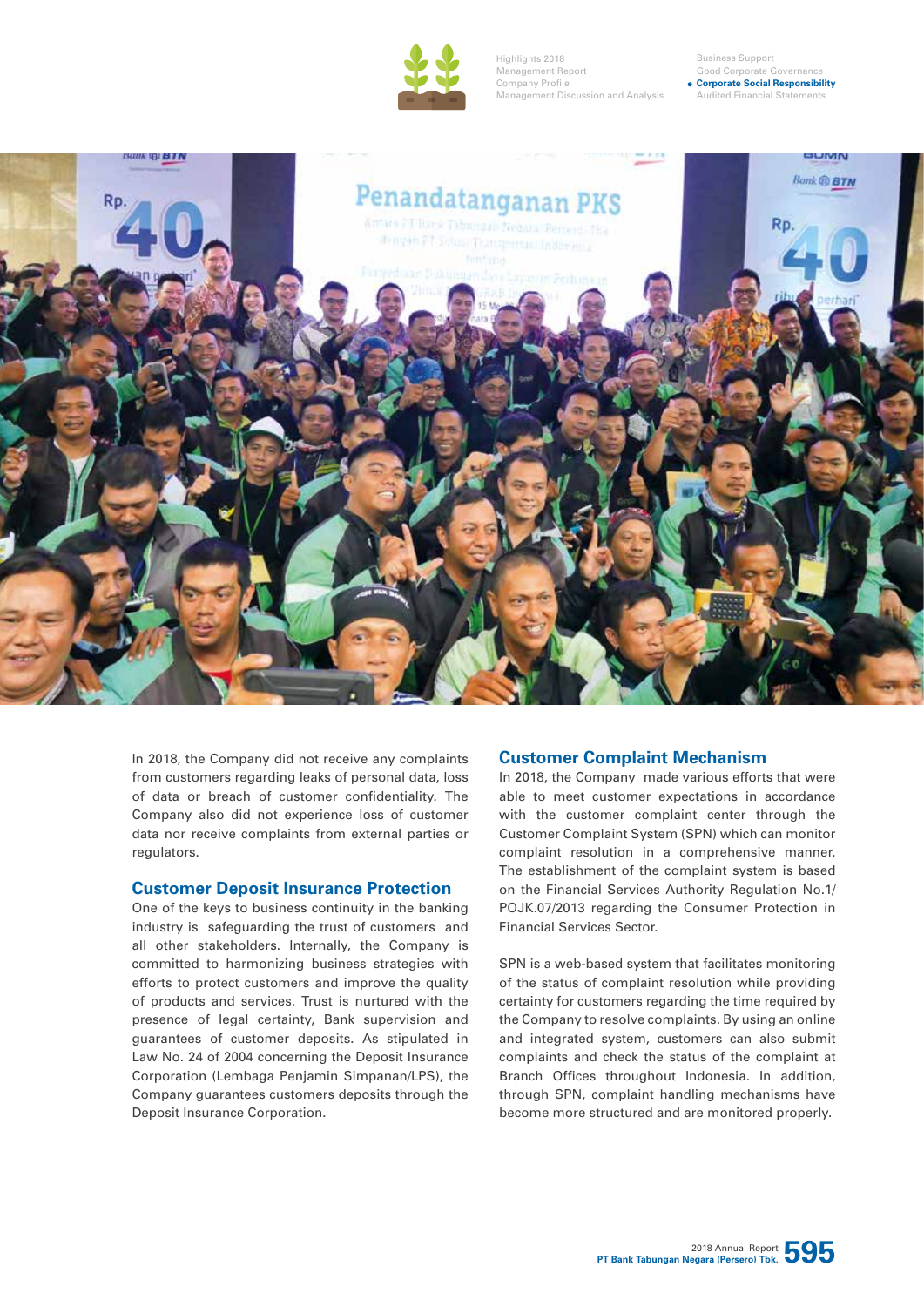



Customer complaint centers can be accessed through several channels including: Head Office of PT Bank Tabungan Negara (Persero) Tbk. Menara Bank BTN Jl. Gajah Mada No. 1 Jakarta, 10130 Tel: (021) 6336789 Fax: (021) 6336719 Contact Center 1500 286 Email Contact Center: btncontactcenter@btn.co.id

Throughout 2018, the Company received 71,674 complaints with 70,453 complaints being followed up. Of these, 98.30% were properly resolved during the financial year.



### **Percentage of Complaints in 2018**